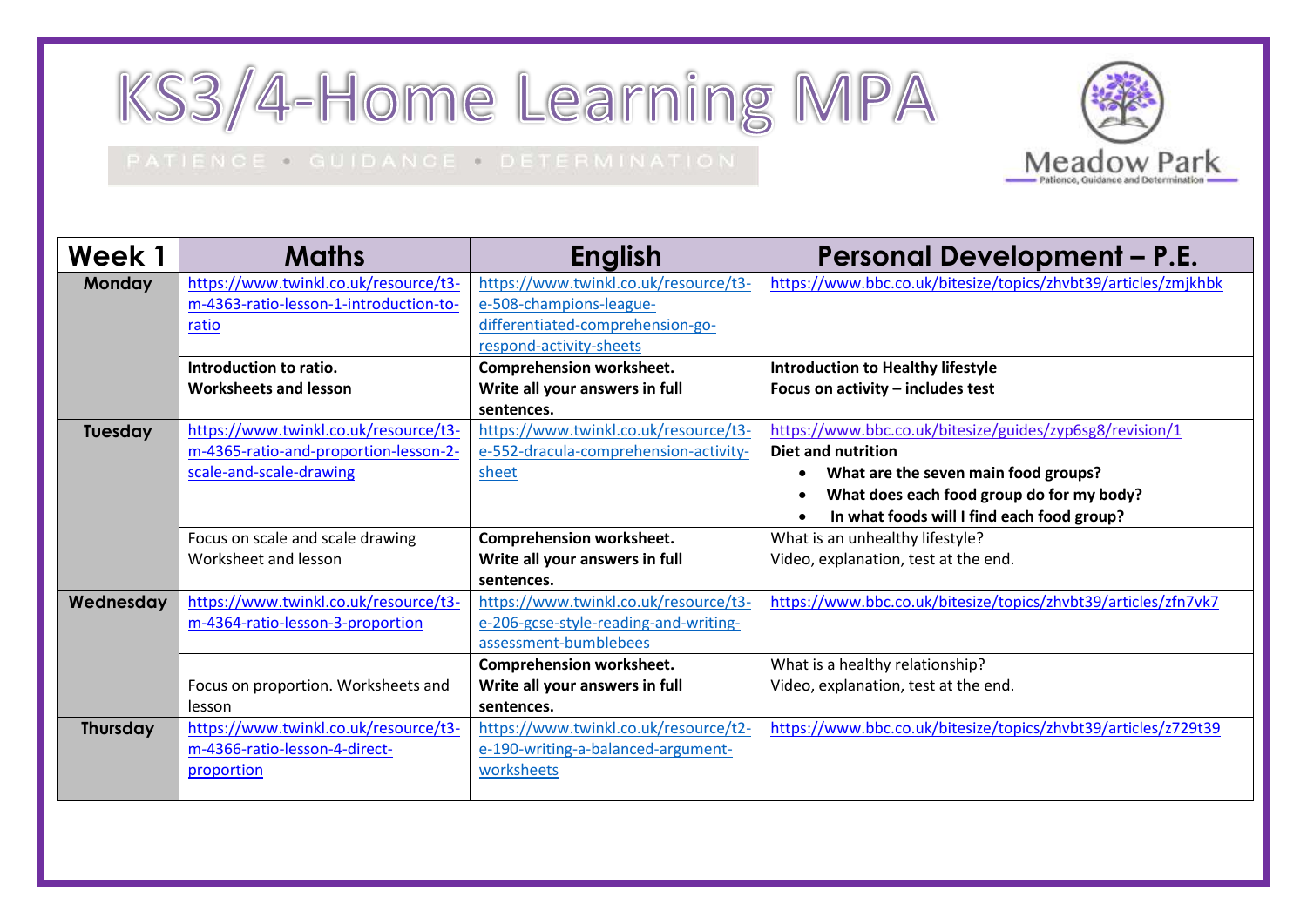|        | Focus on equations involving quantities<br>which are directly proportional to each<br>other using graphs. Worksheet and<br>lesson | Writing a balanced argument. Choose a<br>topic you feel strongly about, and use<br>the worksheet to explain your point of<br>view.                                                      | Why do we take risks?<br>A focus on the correct way to take risks and stretch ourselves as<br>people, without causing lasting harm to ourselves and others. |
|--------|-----------------------------------------------------------------------------------------------------------------------------------|-----------------------------------------------------------------------------------------------------------------------------------------------------------------------------------------|-------------------------------------------------------------------------------------------------------------------------------------------------------------|
| Friday | https://www.twinkl.co.uk/resource/t3-<br>m-4368-ratio-lesson-5-inverse-<br>proportion-lesson-pack                                 | https://www.twinkl.co.uk/resource/t3-<br>dd-81-there-should-only-be-one-tv-<br>and-tablet-per-household-to-help-<br>reduce-energy-consumption-and-co2-<br>emissions-discuss-lesson-pack | https://www.scouts.org.uk/activities/pixel-art/                                                                                                             |
|        | Focusses how to find equations linking<br>inversely proportional quantities and<br>recognise their graphs.                        | A focussed topic for you to debate.<br>Using the sheet from yesterday, create<br>your balanced argument.                                                                                | An activity you can do at home, for free.<br>Creating pixel art - using your creative skills and imagination.                                               |

| Week 2        | <b>Maths</b>                       | <b>English</b>                            | <b>Personal Development</b>                                    |
|---------------|------------------------------------|-------------------------------------------|----------------------------------------------------------------|
| <b>Monday</b> | https://www.twinkl.co.uk/resource/ | https://www.twinkl.co.uk/resource/ghosts- | https://www.bbc.co.uk/bitesize/topics/zhvbt39/articles/zj79t39 |
|               | t3-m-4342-area-perimeter-and-      | lesson-1-identifying-and-interpreting-    |                                                                |
|               | volume-lesson-3-area-of-2d-shapes  | information-t-e-2549754                   |                                                                |
|               | Focus on finding the area of 2-D   | This lesson focuses on Identifying and    | This lesson focuses on how to understand and handle our        |
|               | shapes. Worksheets and lesson.     | interpreting information from a text.     | emotions. It has a video, explanation and a test.              |
|               |                                    |                                           |                                                                |
| Tuesday       |                                    | https://www.twinkl.co.uk/resource/ghosts- | https://www.thenational.academy/online-lassroom/pe#subjects    |
|               | https://www.twinkl.co.uk/resource/ | lesson-2-text-and-subtext-t-e-2549755     | <b>Practical session</b>                                       |
|               | t3-m-4339-perimeter-of-2d-shapes-  |                                           | Take part in a live fitness session                            |
|               | lesson-pack                        |                                           | After the session record how your arms and legs felt           |
|               |                                    |                                           | when performing each exercise and as the session               |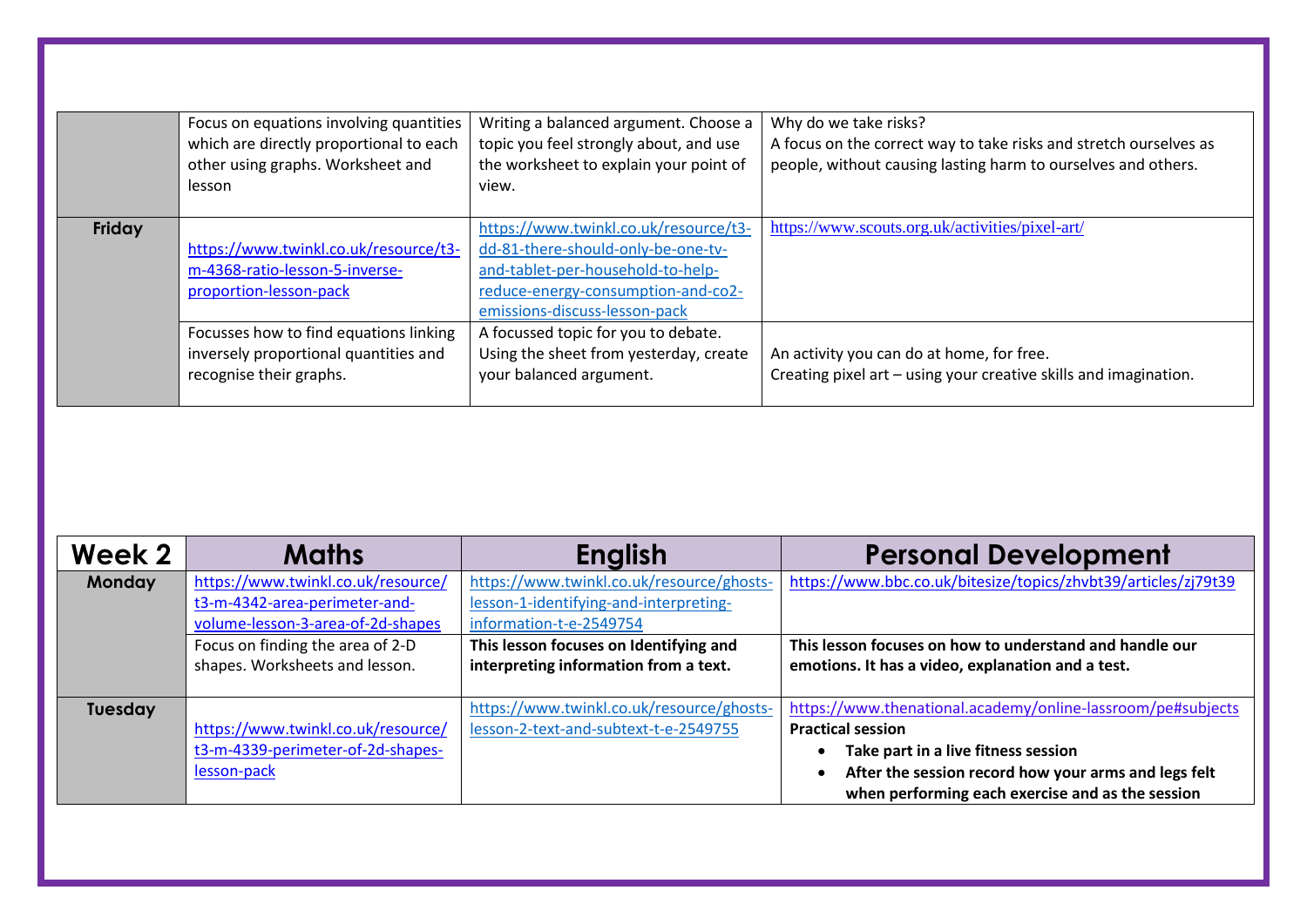|           |                                                                                                      |                                                                                                 | continued.<br>Think about what effect the session has on your<br>$\bullet$<br>muscular system.                                             |
|-----------|------------------------------------------------------------------------------------------------------|-------------------------------------------------------------------------------------------------|--------------------------------------------------------------------------------------------------------------------------------------------|
|           | Focus on finding the perimeter of 2-<br>D shapes. Worksheets and lesson.                             | This lesson focuses on text and sub-text,<br>and how to identify them in a piece of<br>writing. | This lesson focuses on Diversity, and helps to identify how<br>different people, places and cultures live their lives. Video and<br>test.  |
| Wednesday | https://www.twinkl.co.uk/resource/<br>t3-m-4211-area-of-composite-<br>shapes-lesson-pack             | https://www.twinkl.co.uk/resource/ghosts-<br>lesson-3-synthesising-information-t-e-<br>2549756  | https://www.bbc.co.uk/bitesize/topics/znbrpg8/articles/zhvtcqt                                                                             |
|           | Focus on finding the area of<br>composite shapes. Worksheet and<br>lesson.                           | This lesson is about synthesising<br>information from what we learn from a<br>text.             | This lesson focuses on living in diverse society. How we can learn<br>to accept how others live, and live together.<br>Video and test.     |
| Thursday  | https://www.twinkl.co.uk/resource/<br>t3-m-4346-ks3-geometry-unit-1-<br>volume-of-prisms-lesson-pack | https://www.twinkl.co.uk/resource/ghosts-<br>lesson-4-language-techniques-t-e-2549757           | https://www.bbc.co.uk/bitesize/topics/znbrpg8/articles/zjtwbdm                                                                             |
|           | Focus on the volume of prisms and<br>other 3-D shapes. Worksheet and<br>lessons.                     | This lesson focuses on language techniques<br>and how writers create an atmosphere.             | This lesson focuses on promoting inclusion, from different<br>cultures, disability, and sexuality.<br>Video and test.                      |
| Friday    | https://www.twinkl.co.uk/resource/<br>t3-m-4326-ks3-geometry-unit-1-<br>homework-tasks               | https://www.twinkl.co.uk/resource/ghosts-<br>lesson-5-narrative-structure-t-e-2549760           | https://britishmuseum.withgoogle.com/?mod=article_inline                                                                                   |
|           | Homework bringing together all the<br>lessons for the week. Worksheets<br>and tasks.                 | This lesson focuses on narrative structure,<br>and how an author tells a compelling story.      | Field trip. This is virtual tour of the Museum of the World. It<br>covers all of the exhibits housed in the museum. Have fun<br>exploring. |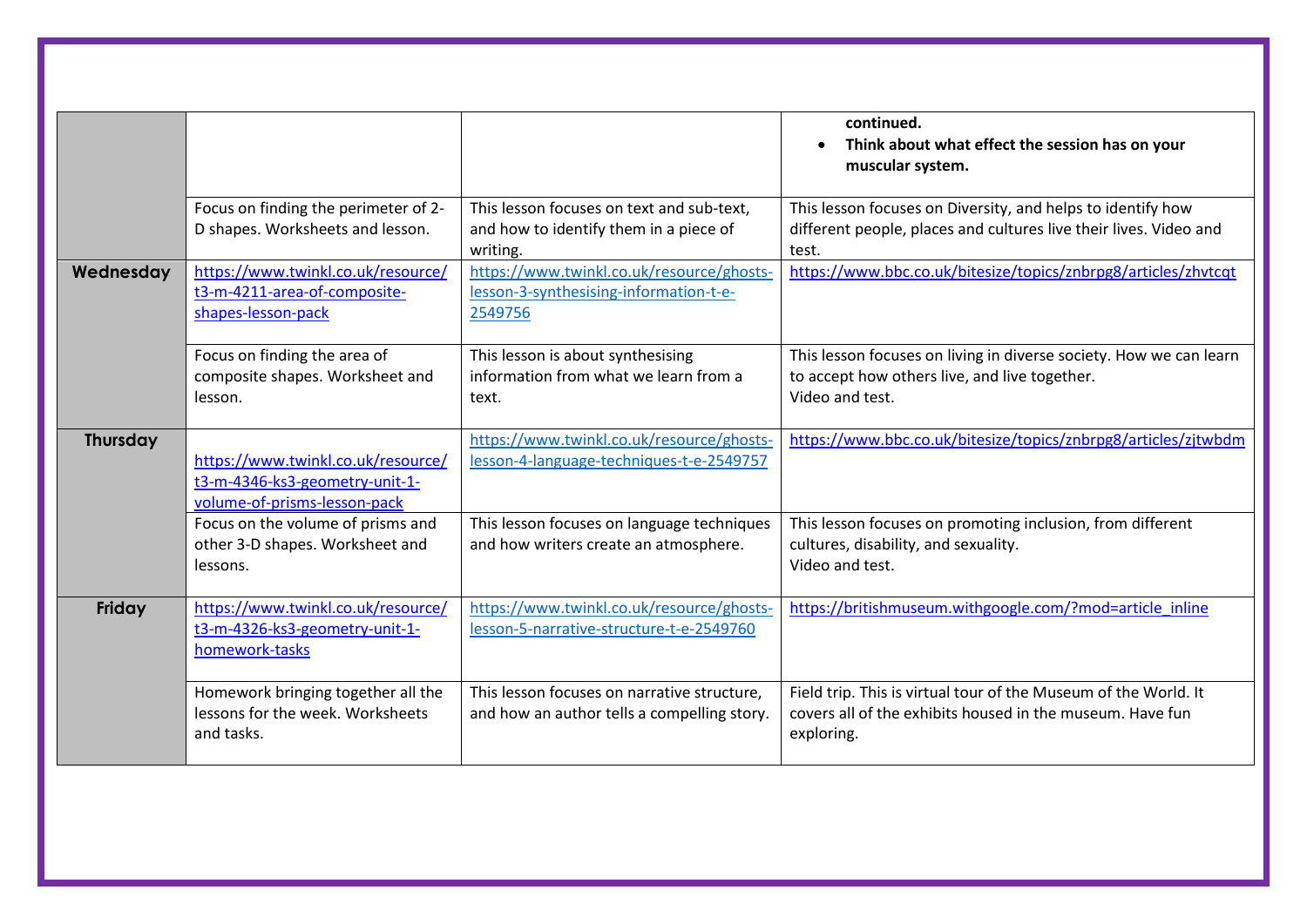| Week 3          | <b>Maths</b>                                                                              | <b>English</b>                                                                                                       | <b>Personal Development</b>                                                                                                                                                                                                                                                                                                                              |
|-----------------|-------------------------------------------------------------------------------------------|----------------------------------------------------------------------------------------------------------------------|----------------------------------------------------------------------------------------------------------------------------------------------------------------------------------------------------------------------------------------------------------------------------------------------------------------------------------------------------------|
| Monday          | https://www.twinkl.co.uk/resource/t3-m-<br>4531-averages-lesson-1-the-mode-and-<br>range  | https://www.twinkl.co.uk/resource/ghosts-<br>lesson-6-analysing-language-t-e-2549761                                 | https://www.bbc.co.uk/bitesize/topics/zfr4scw/articles/zf<br>93qp3                                                                                                                                                                                                                                                                                       |
|                 | Focus on averages - mode and range.<br><b>Worksheets and lesson</b>                       | This lesson focuses on language and why<br>certain words are more effective at<br>conveying a message to the reader. | This week focuses on getting a job after school. This first<br>lesson looks at employability and what employers look<br>for in their workers.                                                                                                                                                                                                            |
| Tuesday         | https://www.twinkl.co.uk/resource/t3-m-<br>4664-averages-lesson-2-the-median              | https://www.twinkl.co.uk/resource/ghosts-<br>lesson-7-ideas-and-perspectives-t-e-<br>2549762                         | https://www.thenational.academy/online-<br>classroom/pe#subjects<br><b>Practical session</b><br>Take part in a live fitness session.<br>$\bullet$<br>Think back over the last three weeks and then<br>$\bullet$<br>record any differences you have noticed in your<br>body or mood from taking part in at least two<br>fitness sessions during the week. |
|                 | Focuses on averages - finding the median of<br>sets of data. Worksheets and lessons       | This lesson focuses on reinforcing language<br>techniques, and how different perspectives<br>can affect a story      | This lesson focuses on how to apply for a job, what<br>happens during an interview, and how to write a CV.                                                                                                                                                                                                                                               |
| Wednesday       | https://www.twinkl.co.uk/resource/t3-m-<br>4532-averages-lesson-3-the-mean                | https://www.twinkl.co.uk/resource/ghosts-<br>lesson-8-comparisons-t-e-2549763                                        | https://www.bbc.co.uk/bitesize/topics/zfr4scw/articles/zf<br>q9t39                                                                                                                                                                                                                                                                                       |
|                 | Focuses on averages - finding the mean in<br>sets of data. Worksheets and lesson.         | This lesson focuses on compare and<br>contrast techniques.                                                           | This lesson talks about how you can work for yourself. It<br>talks about setting up your own business, and what that<br>entails.                                                                                                                                                                                                                         |
| <b>Thursday</b> | https://www.twinkl.co.uk/resource/t3-m-<br>4533-averages-lesson-4-estimating-the-<br>mean | https://www.twinkl.co.uk/resource/ghosts-<br>lesson-9-evaluating-texts-t-e-2549764                                   | https://www.bbc.co.uk/bitesize/topics/zfr4scw/articles/z<br>m4d8xs                                                                                                                                                                                                                                                                                       |
|                 | Focuses on averages - estimating the mean<br>of sets of data. Worksheets and lessons.     | This lesson is about evaluating a text,<br>checking if it reliable.                                                  | Not everyone is able to go to university, but that doesn't<br>mean you cannot get a good job. This lesson is an A-Z<br>guide of what jobs are available to everyone, regardless of<br>degree.                                                                                                                                                            |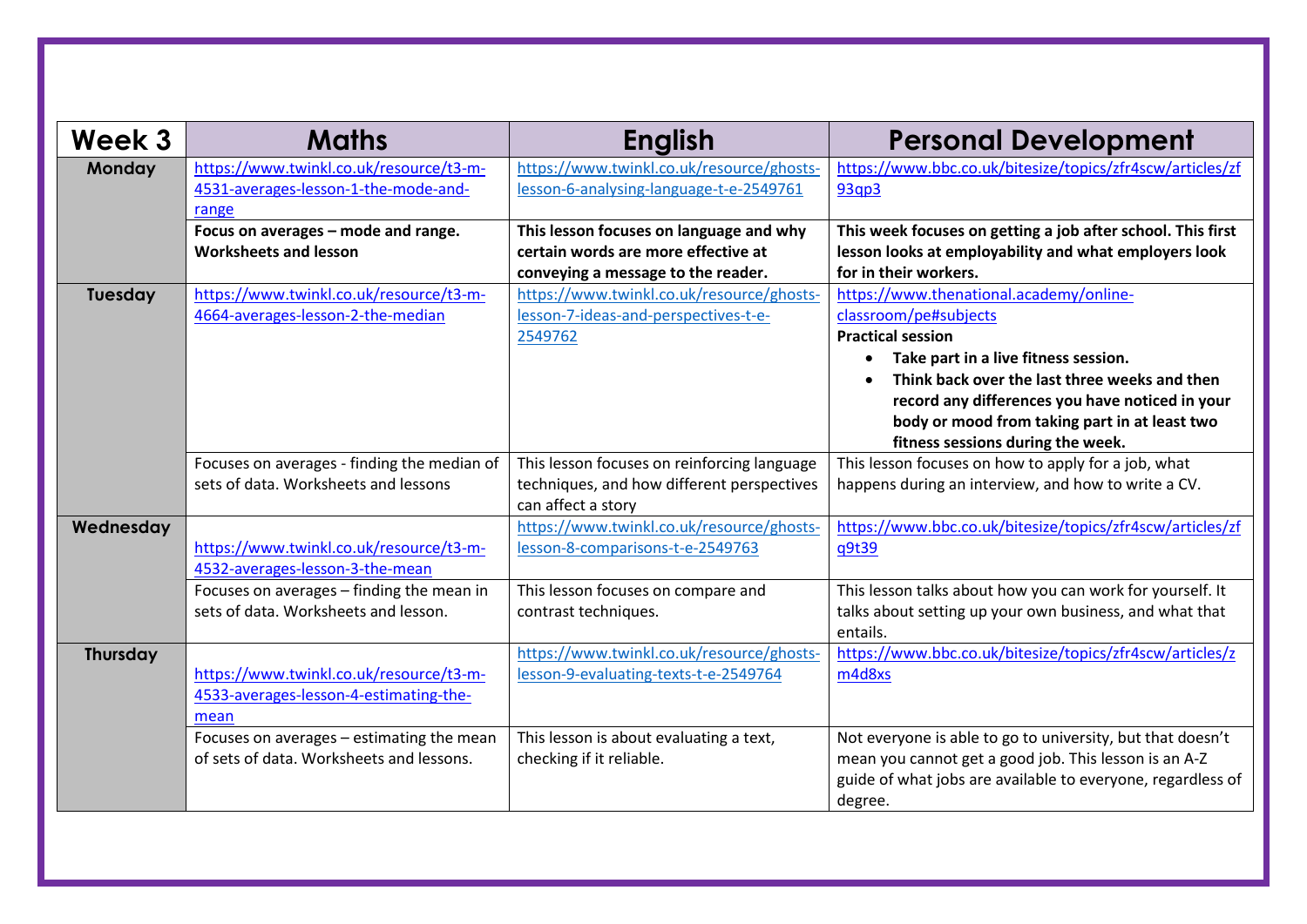| Friday | https://www.twinkl.co.uk/resource/averag   | https://www.twinkl.co.uk/resource/ghosts- | https://kids.sandiegozoo.org/?mod=article inline              |
|--------|--------------------------------------------|-------------------------------------------|---------------------------------------------------------------|
|        | es-lesson-5-averages-revision-t3-m-4740    | lesson-10-selecting-quotations-t-e-       |                                                               |
|        |                                            | 2549765                                   |                                                               |
|        | Brings together everything from the week's | This lesson helps pupils learn to select  | Field trip. This site is about the San Diego Zoo, in          |
|        | lessons into a revision package.           | quotes from a text.                       | California. It has games, videos, activities, and information |
|        |                                            |                                           | about all the animals. Go explore and have fun.               |